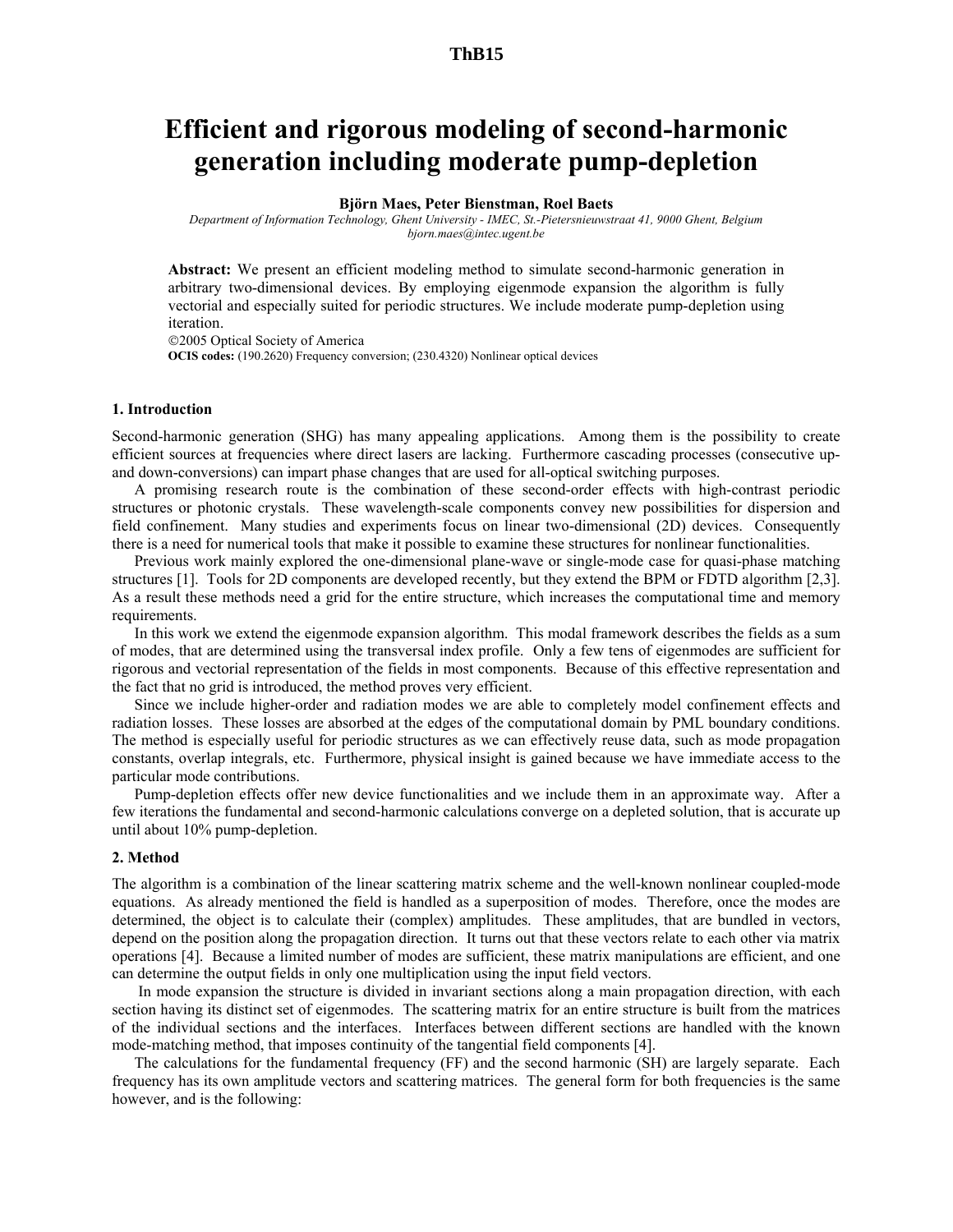$$
\begin{bmatrix} F_{out} \\ B_{out} \end{bmatrix} = S \begin{bmatrix} F_{in} \\ B_{in} \end{bmatrix} + \begin{bmatrix} N_{fw} \\ N_{bw} \end{bmatrix}.
$$

The vectors are shown in Fig. 1(a). *S* denotes the total  $(2n)x(2n)$  scattering matrix, with *n* the number of modes.  $N_{fw}$  and  $N_{bw}$  are *n*-element vectors, that represent the nonlinear modification of the linear scheme. The coupling between the frequencies happens through the determination of these vectors. As an example, if there is no external SH input, we are often interested in the SH  $N_{fw}$  and  $N_{bw}$ , as it determines the conversion efficiency.



Fig. 1. Amplitude vector positions in the case of: (a) a global device, and (b) a single invariant section.

For a single section, see Fig. 1(b), we obtain:

$$
\begin{bmatrix} F_2 \\ B_1 \end{bmatrix} = \begin{bmatrix} diag(exp(-j\beta_i L)) & 0 \\ 0 & diag(exp(-j\beta_i L)) \end{bmatrix} \begin{bmatrix} F_1 \\ B_2 \end{bmatrix} + \begin{bmatrix} N_{jw} \\ N_{bw} \end{bmatrix},
$$

with *diag*() a diagonal matrix, β*i* the mode propagation constants and *L* the section length. The determination of the nonlinear terms  $N_{fw}$  and  $N_{bw}$  is different but analogous for both frequencies. It involves an approximate solution of the coupled-mode equations. Only modes propagating in the same direction are considered to couple nonlinearly, because of phase-matching. Using the slowly-varying envelope approximation and mode orthonormality each amplitude is described by a first-order differential equation. For the SH nonlinear terms this equation is solved to obtain for mode *i*:

$$
N_i^{SH} \propto \sum_{kl} O_{kli} A_k^{FF}(0) A_l^{FF}(0) \frac{\exp(j\Delta\beta_{kli}L) - 1}{\Delta\beta_{kli}}, \quad (1)
$$

with  $O_{kli}$  overlap integrals between FF modes  $(k, l)$  and SH mode *i*.  $A_k^{FF}(0)$  and  $A_l^{FF}(0)$  are the FF mode amplitudes at the beginning of the section. The phase-matching factor is governed by  $\Delta \beta_{\rm kli} = \beta_{\rm i}^{\rm SF} - \beta_{\rm i}^{\rm FF}$ . For these SH terms we assume that the FF amplitudes remain constant in the section, there is no depletion. If we use Eq. (1) in the coupled-mode equations for the FF however, depletion is incorporated into the  $N<sup>FF</sup>$ -terms, albeit in an approximate way. Therefore the method remains accurate for weak to moderate depletion values. The exact expressions for the FF terms are very similar to Eq.(1), although they use different overlap integrals and the SH amplitudes.

If we ignore pump-depletion, the algorithm needs only one run: The FF is calculated linearly. We use these FF amplitudes for the SH generation terms (see Eq.(1)) to build the scattering matrices and immediately obtain the conversion efficiency. To include depletion, we iterate the FF and SH calculations, each time using the amplitudes of one frequency to refine the other frequency vectors. Usually about ten iterations are sufficient for convergence.

### **3. Examples**

### *3.1Photonic crystal cavity*

Fabrication of high-quality, small-volume resonators in 2D photonic crystals has been achieved. This strong confinement may be exploited for efficient SHG. Therefore we designed a doubly-resonant device, shown in Fig.2(a). Because of periodicity the structure is ideal for our method. Furthermore, because the field is strongest in the cavity, only the center rod has to be considered nonlinear. For the operation of the device there are conditions that have to be fulfilled at both frequencies: occurrence of a bandgap, a waveguide mode and a cavity resonance. The geometry consists of rods with indices  $n_{FF}=3.5$  and  $n_{SH}=2.95$  in air, with diameter 0.5*a*. The waveguide rods and cavity rod measure 0.3*a* and 0.7*a*, respectively. The FF resonance is tuned to ½ of the SH resonance-frequency, by adjusting the center rod index to 3.5743.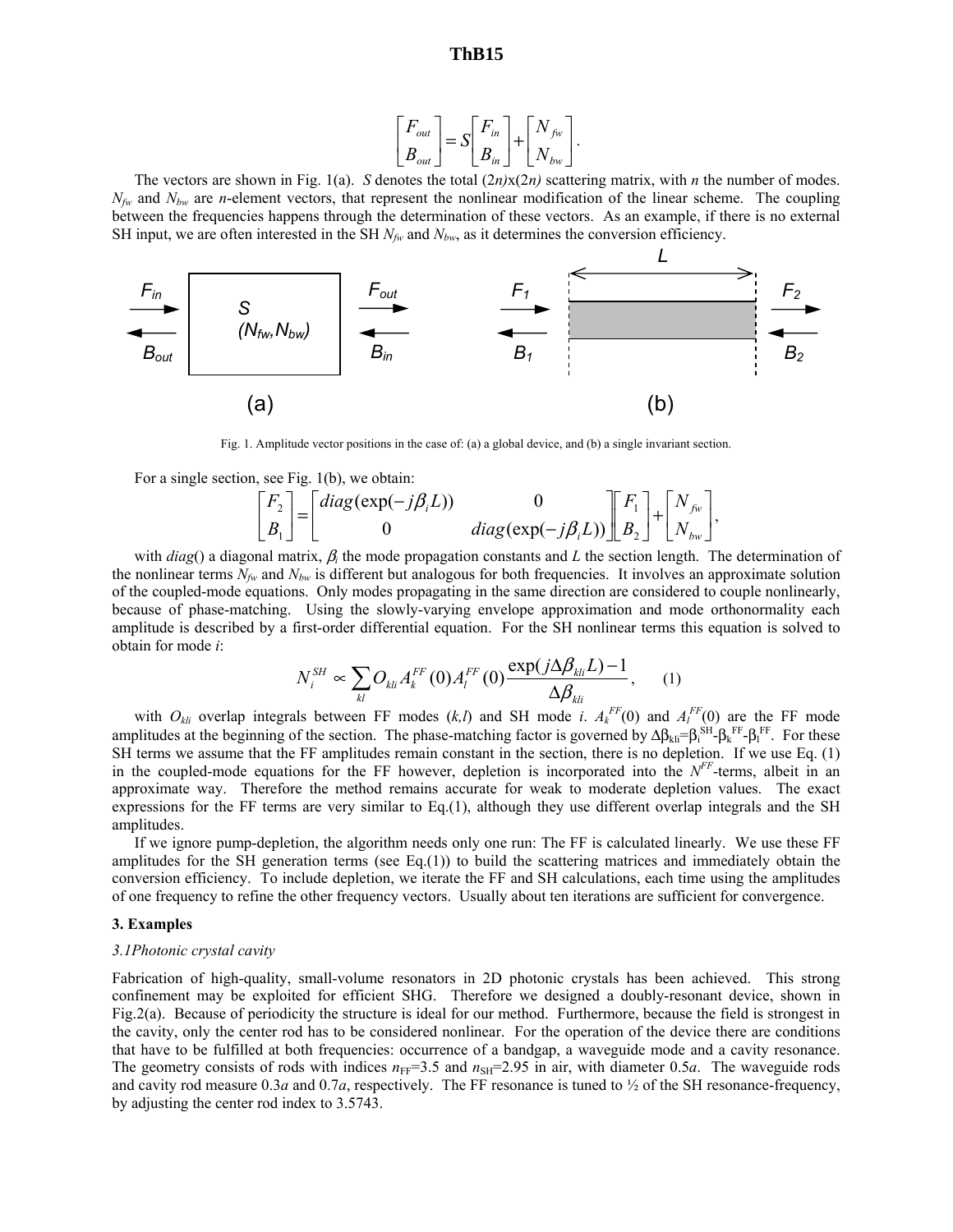

Fig. 2. (a) Geometry of the photonic crystal resonator device. Upper (lower) half shows the FF (SH) field on resonance. (b)  $T_{\omega}$  (T<sub>2ω</sub>) shows transmission of FF (SH). P<sub>2ω</sub> depicts the normalized generated SH power. The SH frequency is halved.

The calculation results are shown in Fig. 2(b). The transmissions  $T_{\omega}$  and  $T_{2\omega}$  (from the left to the right waveguide) indicate that the resonances are tuned.  $P_{2\omega}$  is the generated SH power in the left (or right) waveguide, as the cavity is pumped from one side by the FF. Depletion is not included in these calculations. Only 30 modes were used at both frequencies. Moreover, we can choose which subsets couple nonlinearly. For the other, linearly coupled modes, we ignore the nonlinear terms in the *N*-vectors. In this example, allowing the 10 lowest order modes to couple nonlinearly is sufficient for accurate results.

### *3.2 Deeply etched waveguide*

The waveguide with air slots is depicted in Fig. 3(a). Diffraction losses are an important issue here, and necessitate the inclusion of radiation modes. We have extended the study in [3] to devices with more periods. Because of efficiency and periodicity even the structure with 40 periods needs only minutes to calculate. The simulated SHG efficiency with and without depletion is depicted in Fig. 3(b).



Fig. 3. (a) Geometry of the deeply etched waveguide. (b) SHG efficiency η<sub>eff</sub> versus fundamental wavelength for a 40period structure without (dashed line) and with (solid line) pump-depletion.

### **4. Conclusion**

We presented an extension to the mode expansion method for rigorous simulation of SHG. Efficiency stems from the lack of a grid in the propagation direction, the need for a limited set of eigenmodes and the reuse of data in periodic structures. Because of the inclusion of higher-order modes effects such as bandgap-confinement and radiation losses are modeled effectively. The software will be freely available at http://camfr.sourceforge.net.

### **5. References**

[1] Y. Jeong, B. Lee, "Matrix analysis for layered quasi-phase-matched media considering multiple reflection and pump wave depletion," IEEE Journal of Quantum Electronics, **35**, 162-172 (1999).

[2] A. Locatelli, F.-M. Pigozzo, F. Baronio, D. Modotto, A.-D. Capobianco, C. De Angelis, "Bidirectional beam propagation method for secondharmonic generation in engineered multilayered waveguides," Optical and Quantum Electronics, **35**, 429-452 (2003).

[3] Y. Dumeige, F. Raineri, A. Levenson, X. Letartre, "Second-harmonic generation in one-dimensional photonic edge waveguides," Phys. Rev. E, **68**, 066617 (2003).

[4] P. Bienstman, R. Baets, "Optical modelling of photonic crystals and VCSELs using eigenmode expansion and perfectly matched layers," Opt. Quantum Electron. **33**, 327-341 (2001).